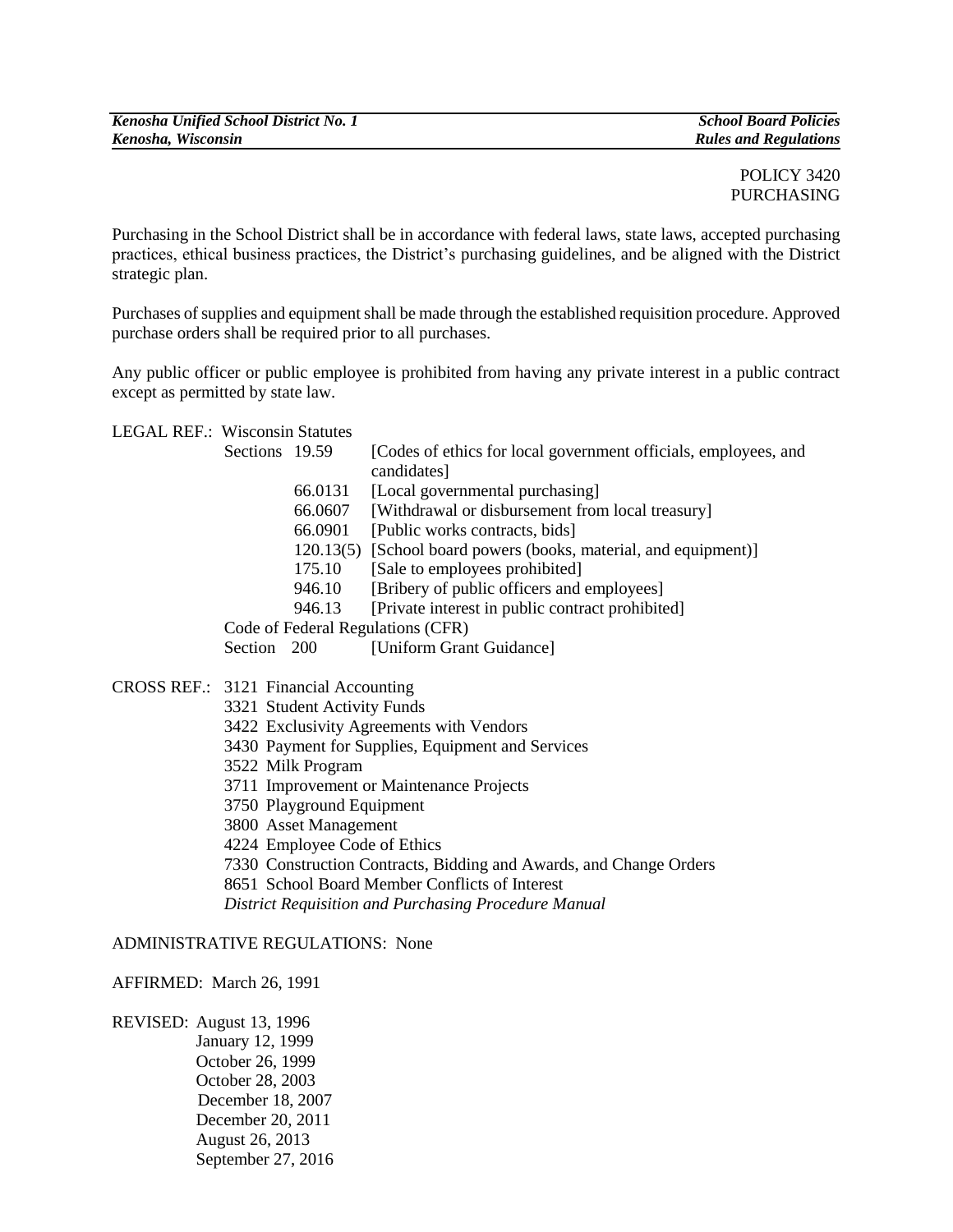*Kenosha Unified School District No. 1 School Board Policies*

**Rules and Regulations** 

November 27, 2018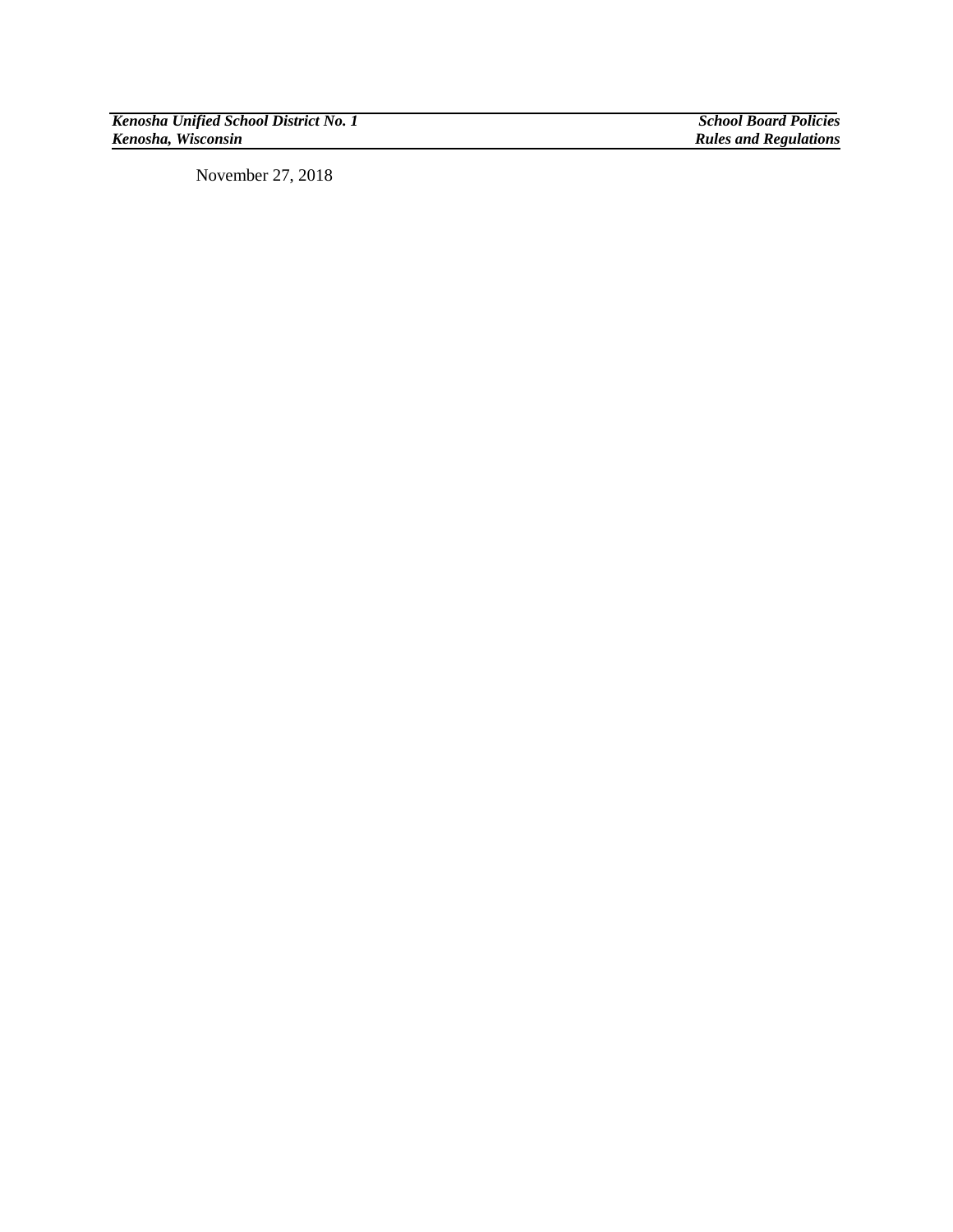# A. Definitions

- 1. Procurement: the act of purchasing, renting, leasing or otherwise acquiring any supplies, services, equipment or construction. The process includes preparation and processing of a demand as well as the end receipt and approval of payment.
- 2. Purchase Requisition: the initial purchase request that an employee enters into the District financial accounting software. Once the requisition has made it through the approval process it is printed out or emailed as a purchase order and the order is processed.
- 3. Quote: the cost for a good or service that an authorized seller or provider offers in good faith. This is a written agreement to sell the product at the stated amount. Generally, this is considered an informal bid.
- 4. Bid: a formal written offer or response to provide a good or service for a particular price based on specifications in a request for proposal.
- 5. Contract: a voluntary arrangement between two or more parties that is enforceable by law as a binding legal agreement.
- 6. Purchase Order: a document issued by the District that authorizes a purchase transaction. The purchase order sets forth the descriptions, quantities, prices, discounts, date and other terms and conditions.
- 7. Confirming Order: when an order for goods, services, equipment, or construction is placed and an invoice is received before a purchase requisition is processed and the purchase order is created.

### B. General

- 1. The Purchasing Agent will be responsible for the procurement of all District supplies and equipment.
- 2. In making a selection for purchase, the Purchasing Agent shall attempt to achieve maximum price advantage within quality specifications.
- 3. Bid specifications and requests for proposals shall be developed for larger dollar volume purchases and will be coordinated between the user and the Purchasing Agent.
- 4. Continuing efforts shall be made to affect savings in purchasing and maintenance through the standardization of specifications for similar items used throughout the District. Proprietary specifications or source procurement for items that will allow such standardization for security or confidentiality requires the approval of the Purchasing Agent.
- 5. Impartial and open consideration shall be given to bids and quotes received from vendors. There will be prompt follow-up on questions concerning vendor orders and vendor services. The Purchasing Agent shall maintain an approved vendor list.
- 6. Authorized employees are encouraged to purchase high quality items and to make purchases of items having a value of less than \$30 out of petty cash, or with department purchasing cards.
- 7. All ongoing purchases of supplies, materials, maintenance, and repairs should be reviewed annually to obtain and ensure maximum price advantage within quality specifications.
- 8. The Purchasing Agent shall furnish a current *Requisition and Purchasing Procedure Manual* to all principals and departmental administrators.
- 9. Verification will be performed on all new vendors so that they are confirmed to have not been debarred or suspended per the Federal Government System for Award Management (SAM).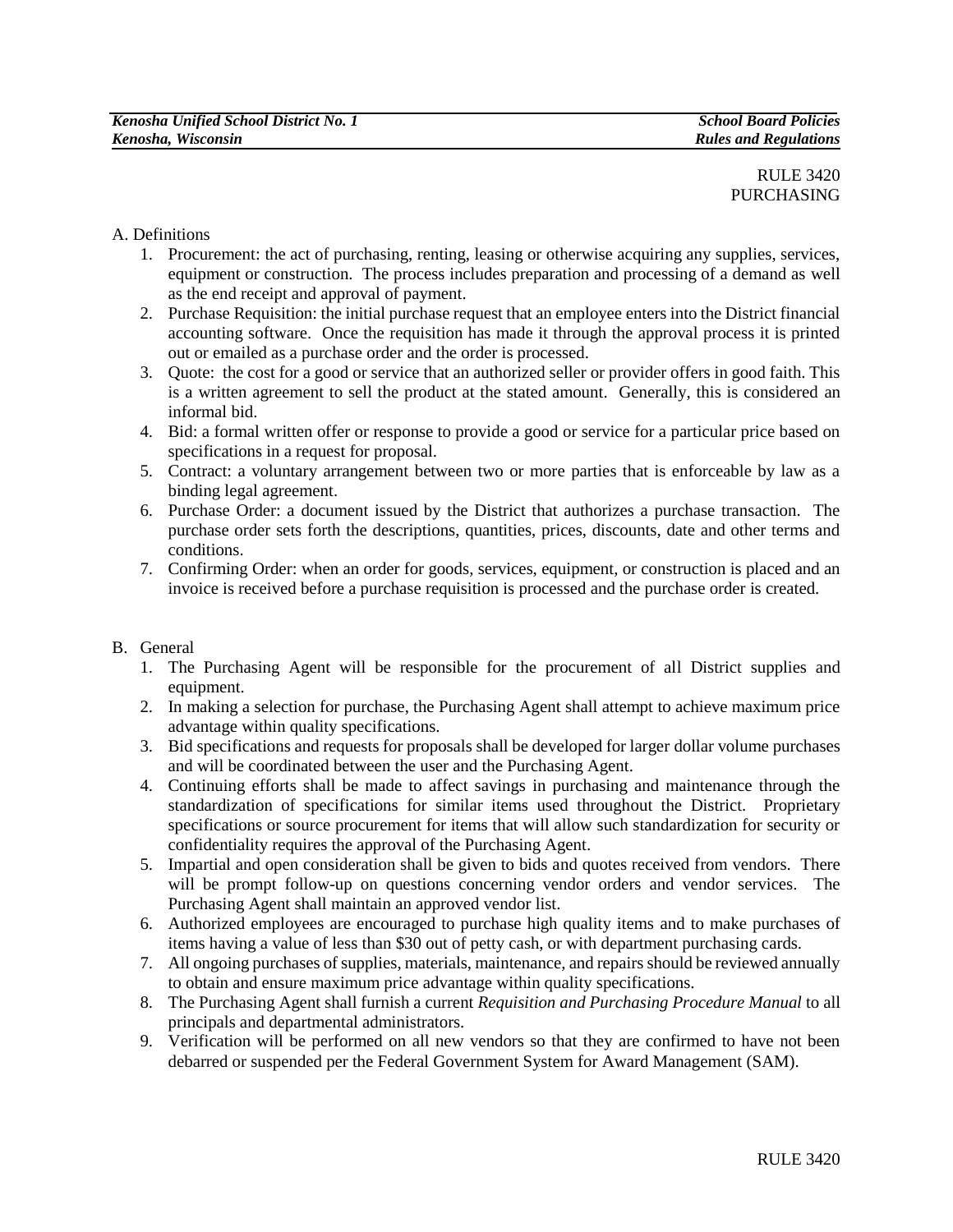PURCHASING Page 2

C. Purchasing Methods

One of the following purchasing methods should be completed before a purchase requisition is entered into accounting information system:

- 1. Purchases < \$5,000 (Micro-purchase): A micro-purchase is where the purchase for supplies or services aggregate dollar amount does not exceed \$5,000. There is no need to solicit competitive quotes if management determines that the price is reasonable. However, when practical, the District should distribute micro-purchases equitably among qualified suppliers.
- 2. Purchases \$5,000 to \$25,000 (Small purchase): A small purchase is where the purchase requisition for supplies or services aggregate dollar amount is between \$5,000 and \$25,000. A minimum of 2 QUOTES shall be obtained and documented for these purchases. If for whatever reason two quotes are not possible, documentation must be provided on why only one quote was obtained and approved by the Purchasing Agent.
- 3. Purchases over \$25,000 should complete one of the following methods:
	- a. Sealed bids: Sealed bids shall be used for purchases over \$25,000. Under this purchase method, formal solicitation is required. An individual, independent of the bid approval process, shall be responsible for sending out bid requests to vendors, maintaining a record of the bids, documenting the receipt of the quotation and sending letters to all vendors informing them of the bid results. The bid shall be awarded to the responsible bidder based on the evaluation on the basis of District specifications and the lowest in price. In the event of identical bids, and all other conditions being equal, a local manufacturer or business merchant shall be given preference in purchases and contracts.
	- b. Competitive proposals: Competitive proposals shall be used for purchases over \$25,000 and when sealed bids are not appropriate or feasible. Under this purchase method, formal solicitation and fixed-price or cost-reimbursement contracts are required. The contract shall be awarded to the responsible firm whose proposal is most advantageous to the program, with the price being one of the various factors.
	- c. Noncompetitive proposals: Noncompetitive proposals are also known as sole-source procurements. If it is not possible to obtain competitive proposals, approval of the Purchasing Agent is required. Documentation of the competitive proposal attempt(s), documentation on why a noncompetitive proposal should be used and the final approval is required to be maintained.

A proposal from only one source can be used under the following conditions:

- The item is only available from one source; however, this cannot be based on "name brand."
- Public emergency makes a sealed or competitive bid process unrealistic.
- A grant pass through entity expressly authorizes in response to a written request by a grant sub-recipient. This is the case with contracts with the CESA's and CCDEB's in the state of Wisconsin.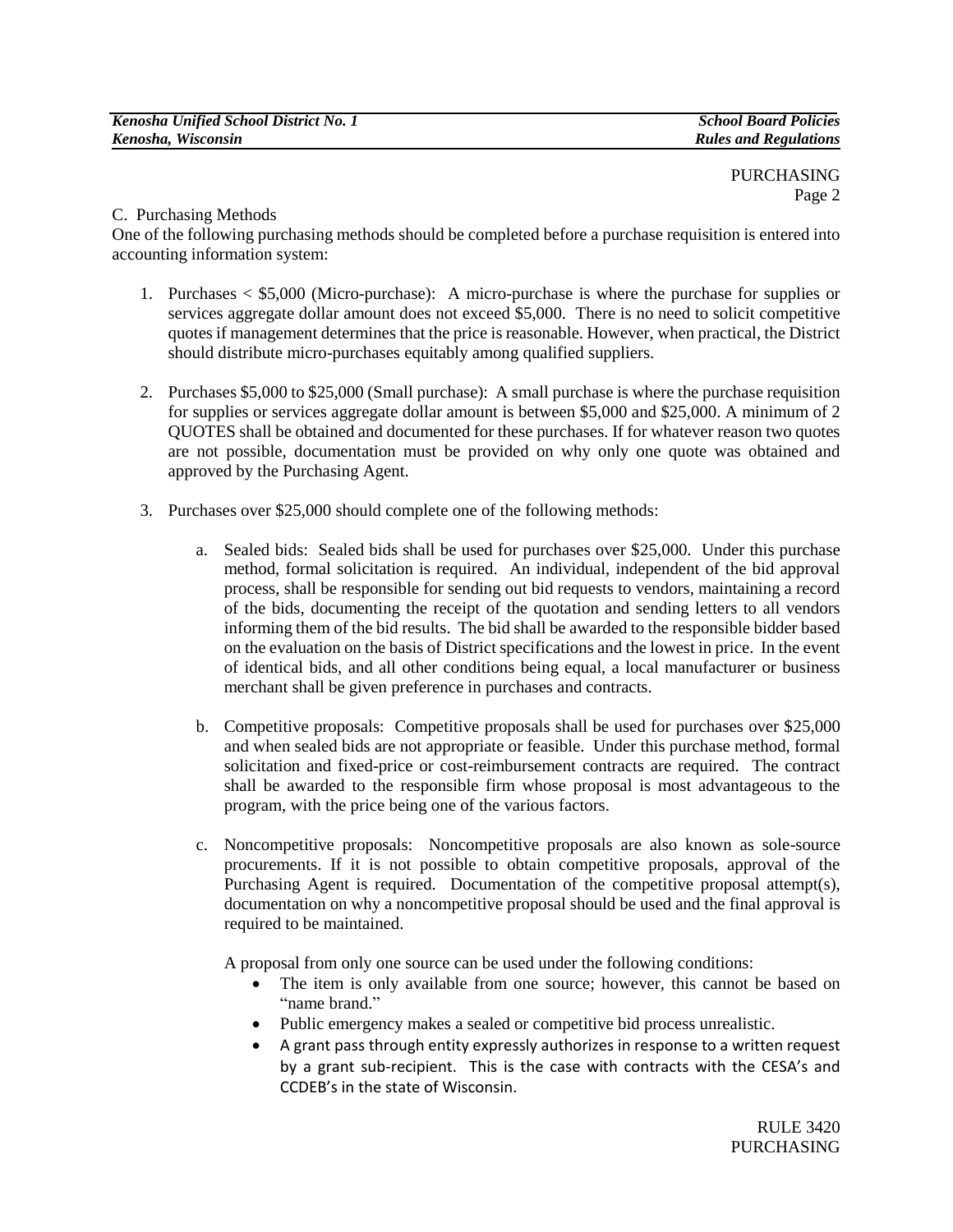Page 3

After solicitation of a number of sources, competition is determined to be inadequate.

D. Purchasing and Signing Authority

The levels of authority for purchase approval are as follows:

Purchases less than \$50,000:

- 1. The Purchasing Agent shall be authorized to approve purchases less than \$50,000 for equipment or services.
- 2. The Purchasing Agent shall be authorized to approve contracts and renewals less than \$50,000.

Purchases greater than \$50,000:

- 1. All contracts and renewals of contracts in an aggregate of \$50,000 or more in a fiscal year shall be approved by the School Board except in the event of an emergency as determined and reported to the School Board monthly by the Purchasing Agent. If a bid has been approved by the Board, the Superintendent or Designee can implement and approve the contract without further board action.
- 2. Purchases of \$50,000 and over for equipment or services, shall require the approval of the Budget Manager, and the Superintendent's Delegate over the school/department making the purchase.

No threshold:

- 1. The Purchasing Agent shall be authorized to approve the purchase of supplies and to contract for equipment maintenance agreements in accordance with sound purchasing procedures. The Purchasing Agent is authorized to sign on behalf of the District, agreements or contracts for equipment maintenance.
- E. Purchase Requisitions
	- 1. Once the procurement requirements above have been completed and proper approvals have been obtained, a purchase requisition is entered in the accounting information system.
	- 2. The *Requisition and Purchasing Procedure Manual* includes procedures for preparing, processing, and routing of requisitions; criteria for supply and equipment items; a sample listing of requisition forms in use; and year-end requisitioning procedures.
	- 3. Requisitions shall be reviewed by Finance and Purchasing personnel for authorization, funding, and coding prior to processing the requisition and creating a purchase order by the Purchasing Agent.
	- 4. Confirming orders require advance, written approval from the Purchasing Agent before committing the District to a purchase of supplies or equipment. Failure to follow proper procedures may result in disciplinary action, personal liability or return of the merchandise. Confirming orders are not encouraged and will not be standard practice.
- F. Purchase Orders
	- 1. Once the purchase requisition workflow has been completed, The Purchasing Department will send out the purchase order and send out the purchase order to the vendor for fulfillment of the purchase.
	- 2. The authority for issuing purchase orders is delegated to the Purchasing Agent by the Superintendent.